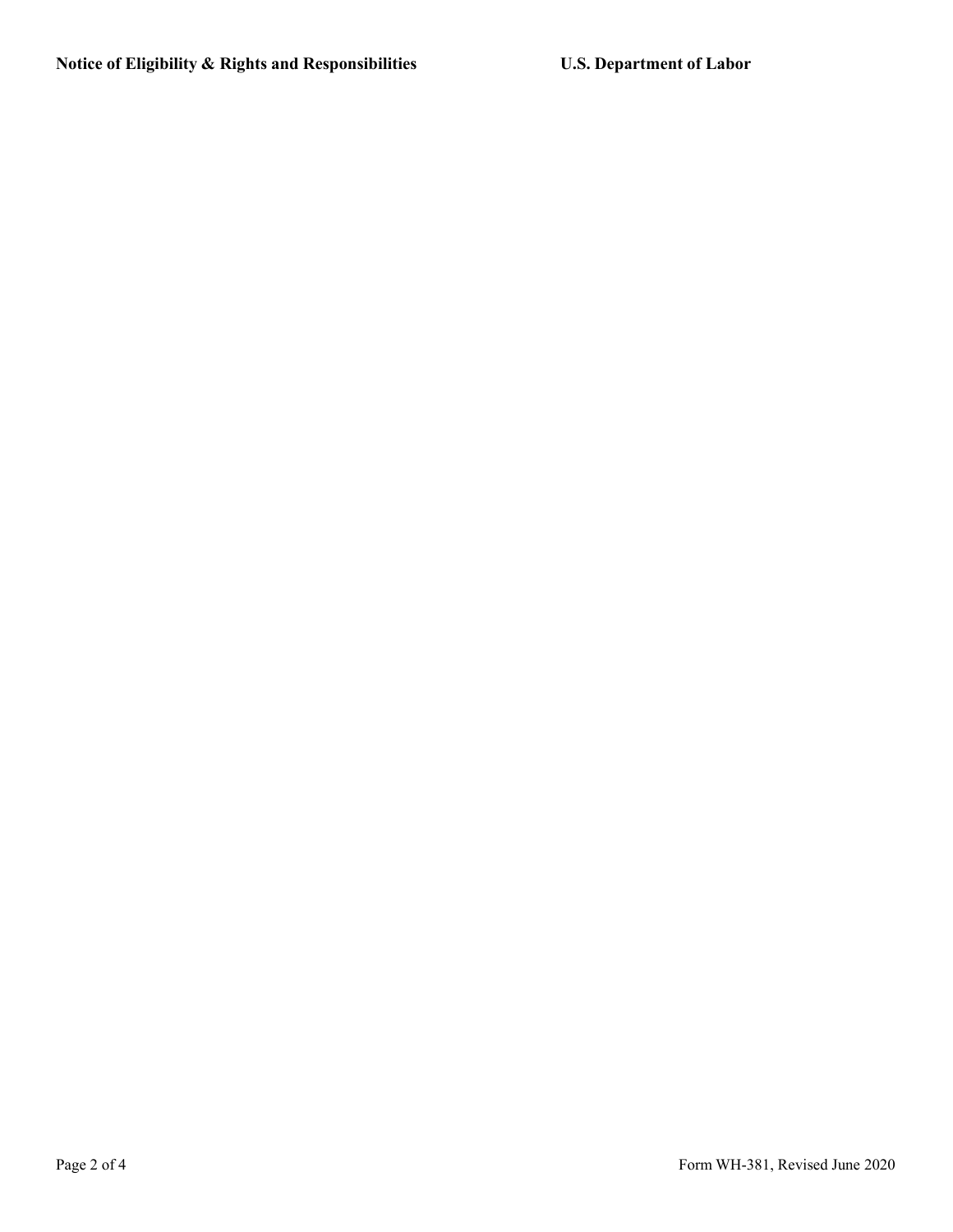- □ You are an airline flight crew employee and you have not met the special hours of service eligibility requirements for airline flight crew employees as of the first date of requested leave (i.e., worked or been paid for at least 60%of your applicable monthly guarantee, and worked or been paid for at least 504 duty hours.)
- $\Box$  You do not work at and/or report to a site with 50 or more employees within 75-miles as of the date of yourrequest.

| If you have any questions, please contact: | (Name of employer representative) |
|--------------------------------------------|-----------------------------------|
| at                                         | (Contact information).            |

# **SECTION II – ADDITIONAL INFORMATION NEEDED**

As explained in Section I, you meet the eligibility requirements for taking FMLA leave. Please review the information below to determine if additional information is needed in order for us to determine whether your absence qualifies as FMLA leave. Once we obtain any additional information specified below we will inform you, **within 5 business days**, whether your leave will be designated as FMLA leave and count towards the FMLA leave you have available. **If complete and sufficient information is not provided in a timely manner, your leave may be denied.**

#### *(Select as appropriate)*

- □ No additional information requested. If no additional information requested, go to Section III.
- □ We request that the leave be supported by a certification, as identified below.
	- $\Box$  Health Care Provider for the Employee
	- $\Box$  MemberQualifying Exigency
- $\Box$  Health Care Provider for the Employee's Family
- Serious Illness or Injury *(Military Caregiver Leave)*

Selected certification form is  $\Box$  attached /  $\Box$  not attached.

If requested, medical certification must be returned by *(mm/dd/yyyy) (Must allow at least 15 calendar days from the date the employer requested the employee to provide certification, unless it is not feasible despite the employee's diligent, good faith efforts.)*

 $\Box$  We request that you provide reasonable documentation or a statement to establish the relationship between you and your family member, including *in loco parentis* relationships (as explained on page one). The information requested must be returned to us by *(mm/dd/yyyy)*. You may choose to provide a simple statement of the relationship or provide documentation such as a child's birth certificate, a court document, or documents regarding foster care or adoption-related activities. Official documents submitted for this purpose will be returned to you after examination.

□ Other information needed *(e.g. documentation for military family*

| teave |  |
|-------|--|
|       |  |

.The information requested must be returned to us by *(mm/dd/yyyy).*

If you have any questions, please contact: *(Name of employer representative)*

at *(Contact information).*

# **SECTION III – NOTICE OF RIGHTS AND RESPONSIBILITIES**

## **Part A: FMLA Leave Entitlement**

You have a right under the FMLA to take unpaid, job-protected FMLA leave in a 12-month period for certain family and medical reasons, including up to **12 weeks** of unpaid leave in a 12-month period for the birth of a child or placement of a child for adoption or foster care, for leave related to your own or a family member's serious health condition, or for certainqualifying exigencies related to the deployment of a military member to covered active duty. You also have a right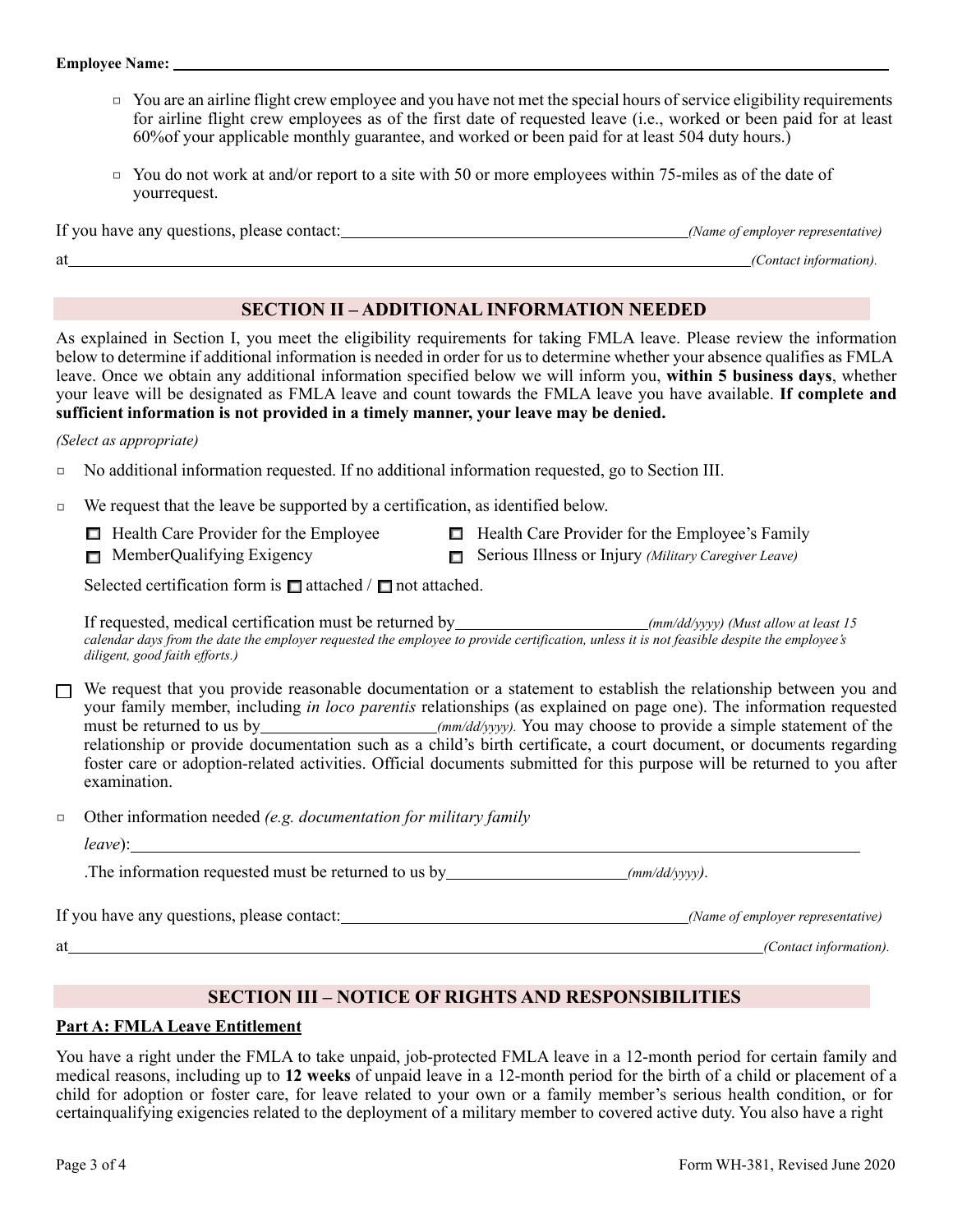under the FMLA to take up to **26 weeks** of unpaid, job-protected FMLA leave in a single 12-month period to care for a covered servicemember with a serious injury or illness (*Military Caregiver Leave*).

The 12-month period for FMLA leave is calculated as: *(Select as appropriate)*

- $\Box$  The calendar year (January 1<sup>st</sup> December 31<sup>st</sup>)
- □ A fixed leave year based on

*(e.g., a fiscal year beginning on July 1 and ending on June 30)*

- □ The 12-month period measured forward from the date of your first FMLA leave usage.
- □ A "rolling" 12-month period measured backward from the date of any FMLA leave usage. *(Each time an employee* takes FMLA leave, the remaining leave is the balance of the 12 weeks not used during the 12 months immediately before *the FMLA leave is to start.)*

If applicable, the single 12-month period for *Military Caregiver Leave* started on *(mm/dd/yyyy).*

*You (*□ *are /* □ *are not) considered a key employee* as defined under the FMLA. Your FMLA leave cannot be denied for this reason; however, we may not restore you to employment following FMLA leave if such restoration will cause substantial and grievous economic injury to us.

We ( $\Xi$  have  $\pi$ ) are not) determined that restoring you to employment at the conclusion of FMLA leave will cause substantial and grievous economic harm to us. Additional information will be provided separately concerning your statusas key employee and restoration.

## **Part B: Substitution of Paid Leave – When Paid Leave is Used at the Same Time as FMLA Leave**

You have a right under the FMLA to request that your accrued paid leave be substituted for your FMLA leave. This means that you can request that your accrued paid leave run concurrently with some or all of your unpaid FMLA leave, provided you meet any applicable requirements of our leave policy. Concurrent leave use means the absence will count against boththe designated paid leave and unpaid FMLA leave at the same time. If you do not meet the requirements for taking paid leave, you remain entitled to take available unpaid FMLA leave in the applicable 12-month period. Even if you do not request it, the FMLA allows us to require you to use your available sick, vacation, or other paid leave during your FMLA absence.

#### *(Check all that apply)*

- □ **Some or all of your FMLA leave will not be paid.** Any unpaid FMLA leave taken will be designated as FMLA leave and counted against the amount of FMLA leave you have available to use in the applicable 12-month period.
- □ **You have requested to use some or all of your available paid leave** (e.g., sick, vacation, PTO) during your FMLA leave. Any paid leave taken for this reason will also be designated as FMLA leave and counted against the amount of FMLA leave you have available to use in the applicable 12-month period.
- □ **We are requiring you to use some or all of your available paid leave** *(e.g., sick, vacation, PTO)* during your FMLAleave*.* Any paid leave taken for this reason will also be designated as FMLA leave and counted against the amount ofFMLA leave you have available to use in the applicable 12-month period.
- □ **Other:** *(e.g., short- or long-term disability, workers' compensation, state medical leave law, etc.)*  Any time taken for this reason will also be designated as FMLA leave and counted against the amount of FMLA leave you have available to use in the applicable 12-month period.

The applicable conditions for use of paid leave include:

For more information about conditions applicable to sick/vacation/other paid leave usage please refer to

available at: